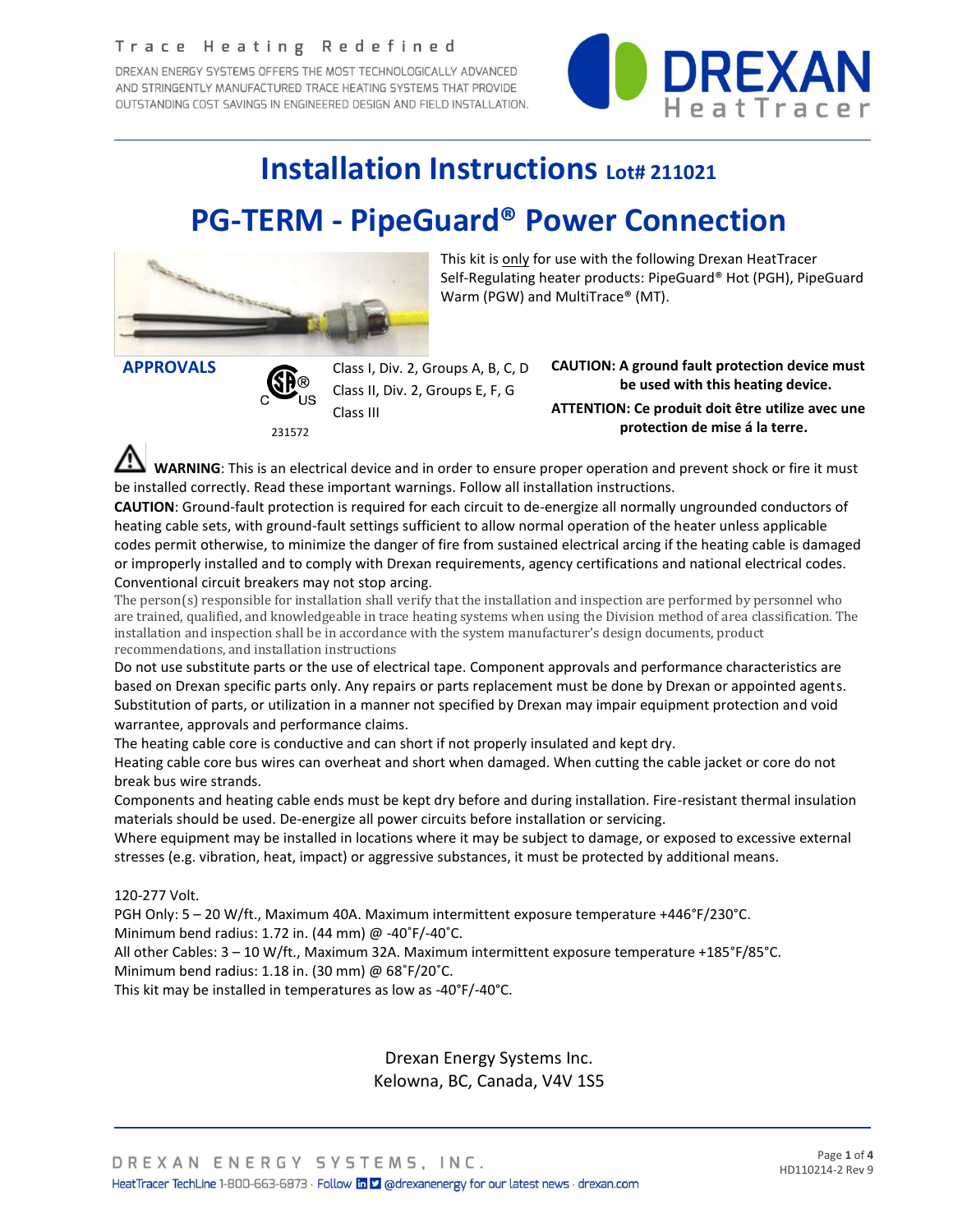

### **KIT CONTENTS**

- Aluminum Strain Relief (cap, washer, grommet, base) (2) Insulated Crimp Sleeves
- Cold Applied Core Sealer Installation Instructions
- Warning Label 3/16" tube (PGW / MT only)

## **REQUIRED BUT NOT PROVIDED**

#### **Materials**

- Glass Fiber Cloth Tape, Drexan Cat. TAPE-GCR-HT / TAPE GCS-LT or equivalent
	- Pipe Straps Certified Junction Box suitable for application

#### **Equipment**

- Utility Knife Wire Cutter Multi-head Screwdriver
	- Wire Stripper Crimp Tool Pipe Wrench
- -

## **ASSEMBLY INSTRUCTION DETAILS**

## **PIPEGUARD HOT (PGH)**

- 1. Allow approximately 24" (61 cm) of heating cable for installation from the pipe.
- 2. Disassemble the Strain Relief assembly, cut heater on approximately a 45° angle. Thread heater through Strain Relief cap, washer and grommet (wide end towards washer) respectively until 8" (20.3 cm) of the heaters end is exposed. Put Strain Relief base aside.



3. Taking care not to cut the Ground Braid, remove 7" (17.8 cm) of outer jacket from the Heater.



- 4. Push ground braid back towards the outer jacket cut back. Make a buckle in the braid. With a screw driver, create an opening in the ground braid without cutting it, big enough to pull the cable through. Bend cable enabling it to push through the opening in the ground braid. Twist the ground braid into a solid ground lead.
- 5. Strip back inner jacket to within 1½" (38 mm) of the outer jacket cut back exposing the bus wires. Trim the fiber heating element and spacer.



6. Slide the core sealer over the bus wires of the cable, over the inner core until as close to the braid as possible.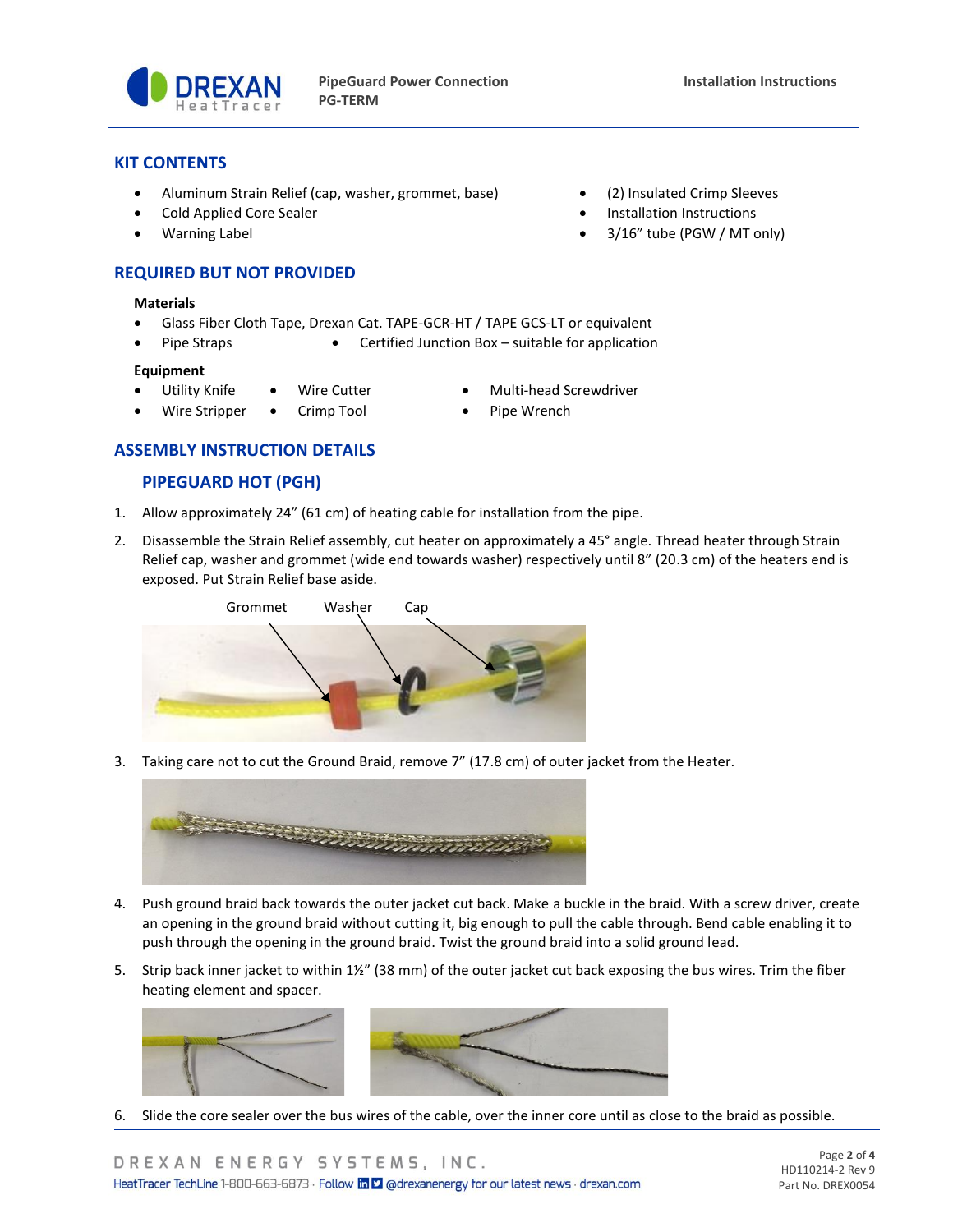

**Note**: Ensure the crotch of the core sealer is tight up to the inner jacket separating the two bus wires.



7. Push Heater Strain Relief Grommet to the edge of the insulation, until only the stripped Heater twisted Ground Braid and Conductors are exposed.



- 
- 8. Feed Heater Conductors and Ground wire through the Strain Relief base into the housing and fit the Heater Strain Relief Grommet into the Strain Relief base. Tighten the Strain Relief Nut hand tight.
- 9. Make the electrical connections inside the housing.
- 10. Find a suitable location and affix the Electrical Warning Label. The presence of the trace heaters shall be made evident by the posting of caution signs or markings at appropriate locations and/or at frequent intervals along the circuit.

## **PIPEGUARD WARM (PGW) / MULTITRACE (MT)**

- 1. Allow approximately 24" (60 cm) of heating cable for installation from the pipe.
- 2. Disassemble the Strain Relief assembly, cut heater on approximately a 45˚ angle. Thread heater through Strain Relief cap, washer and grommet respectively (wide end towards washer) until 8" (20.3 cm) of the heater end is exposed. Install strain relief base into enclosure.



3. Taking care not to cut the Ground Braid, remove 7" (17.8 cm) of outer jacket from the Heater.